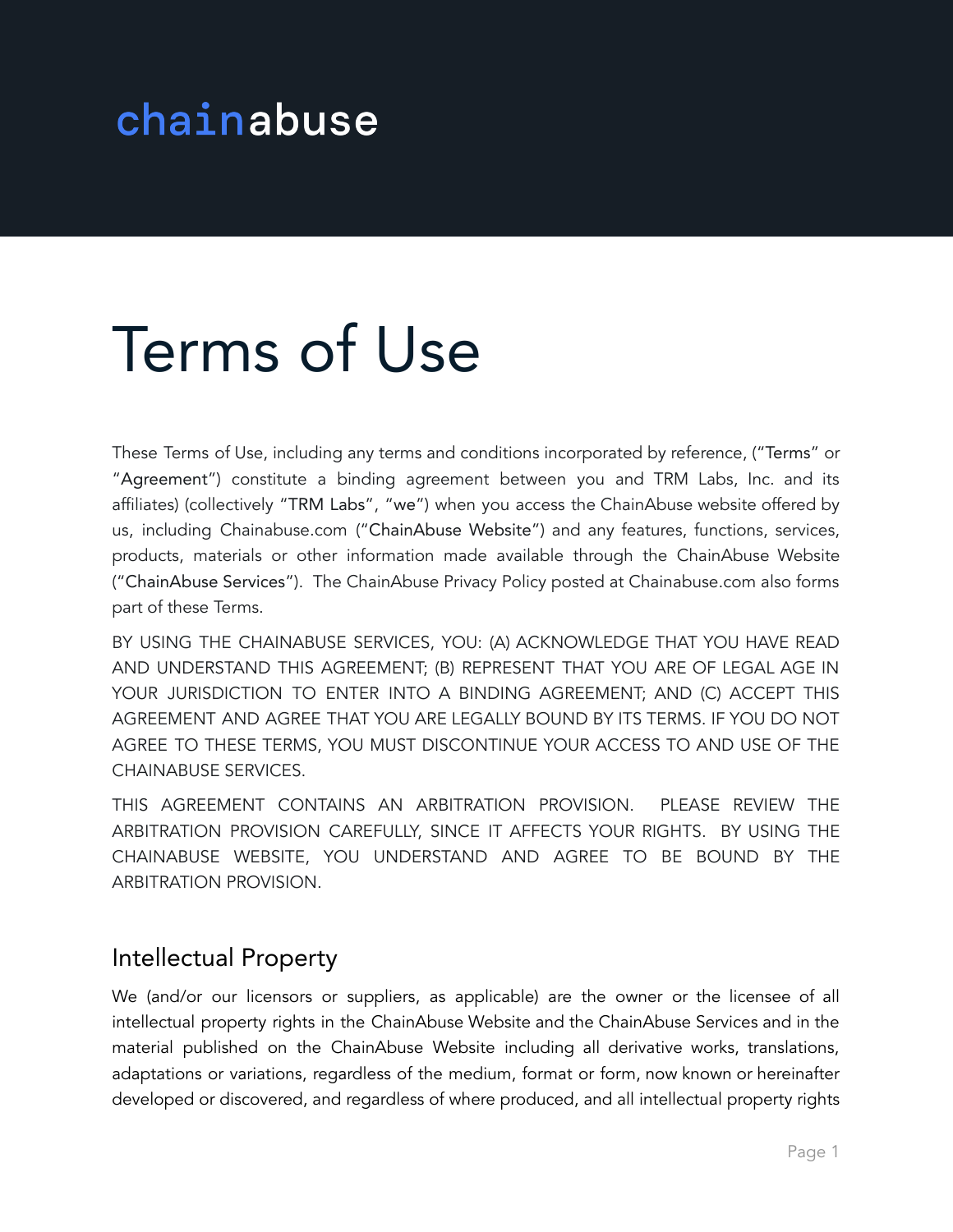# chainabuse

therein (all of the foregoing, individually and collectively, the "ChainAbuse Content"). All such rights in the ChainAbuse Content are reserved by us. You are hereby granted a limited license (without the right to sublicense) to access and use the ChainAbuse Content solely for your personal, non-commercial use. Nothing in these Terms shall be interpreted as granting any license of intellectual property rights to you other than as explicitly set forth in these Terms.

The trademarks, service marks, trade names and logos, and any third-party marks used and displayed through the ChainAbuse Services are trademarks of TRM Labs, its licensors, affiliates or sponsors, and may not be used by you other than to factually describe our ChainAbuse Services.

The animations, page headers, custom graphics, button icons, style sheets and scripts that contribute to the "look and feel" of the ChainAbuse Website are service marks, trademarks and/or trade dress of TRM Labs and may not be copied, imitated or used, in whole or in part, in connection with any product or service that is not expressly authorized by TRM Labs in writing, in any manner that is likely to cause confusion among consumers, or in any manner that disparages or discredits us.

If you believe information on the ChainAbuse Website is in violation of a copyright you hold, please contact us directly at the email listed at the end of these Terms setting forth the basis of your claim. Any confirmed infringing material will be removed as soon as possible.

You may choose to submit comments, bug reports, ideas or other feedback about the ChainAbuse Website, including, without limitation, about how to improve the ChainAbuse Services through the email address provided at the end of these Terms (collectively, "Feedback"). By submitting any Feedback, you agree that we are free to use such Feedback at our discretion and without additional compensation to you, and to disclose such Feedback to third parties (whether on a non-confidential basis, or otherwise). You hereby grant us a perpetual, irrevocable, nonexclusive, worldwide license under all rights necessary for us to incorporate and use your Feedback for any purpose.

# Third-Party Sites

We may provide links to content on external web sites that are not controlled by, or associated with TRM Labs ("Third-Party Sites"). We are not responsible for any of the content or information contained on Third-Party Sites, and our linking to such Third-Party Sites does not mean we endorse such sites. You acknowledge and agree that you access any Third-Party Site at your own risk, and you expressly release TRM Labs from any liability, loss, or damage of any nature arising from your use of any Third-Party Site. Any information you share with or actions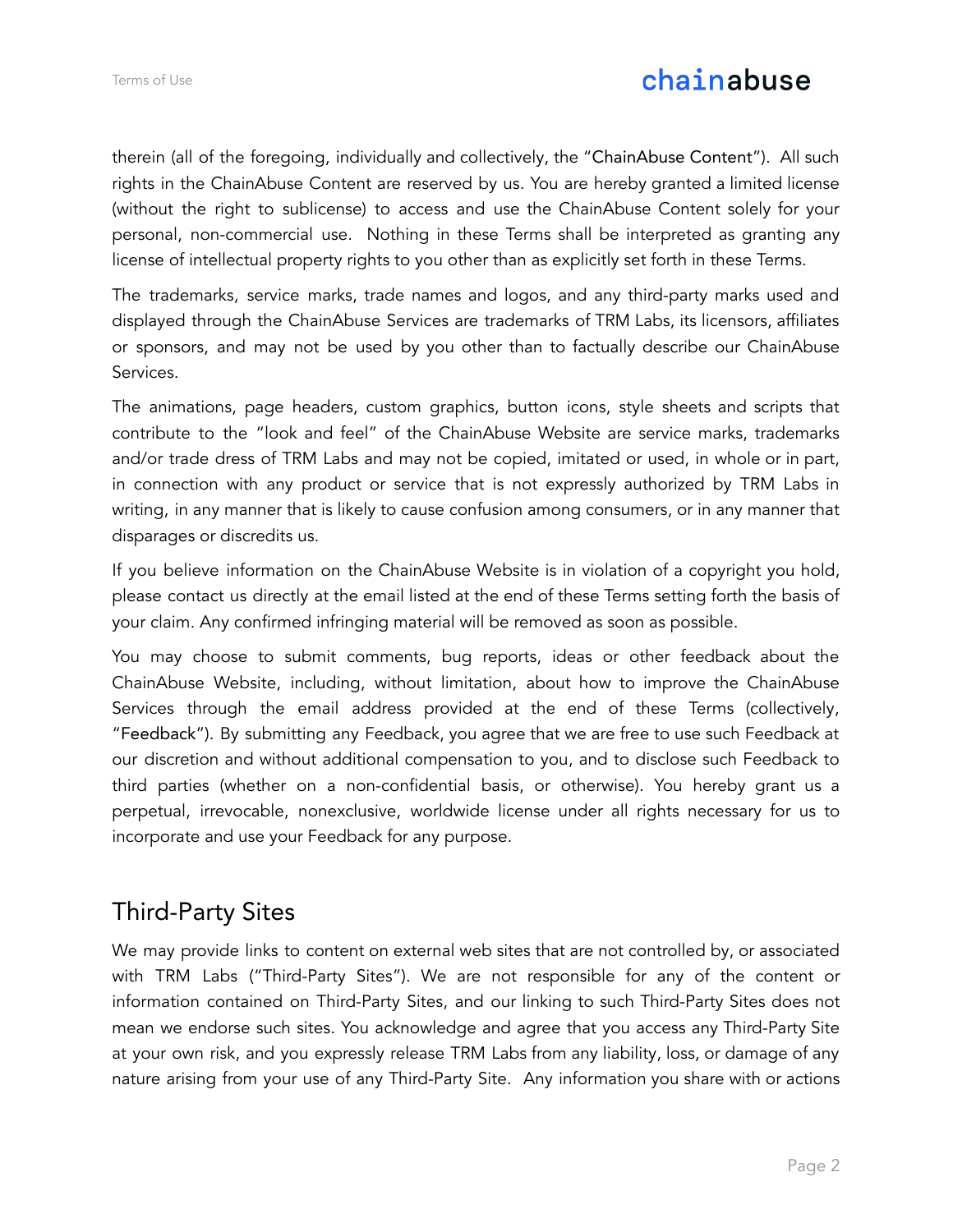you take on Third-Party Sites are governed by the applicable Third-Party Sites' terms of use and privacy policy, which you should review carefully.

# Privacy Policy

We may collect personal information in connection with the ChainAbuse Services. Please see our Privacy Policy for more information here Chainabuse.com.

# Disclaimer of Warranties

TRM LABS MAKES NO WARRANTY, EXPRESS OR IMPLIED, ORAL OR WRITTEN, WITH RESPECT TO THE CHAINABUSE WEBSITE OR THE CHAINABUSE SERVICES, INCLUDING ANY WARRANTIES WITH RESPECT TO TITLE, NON-INFRINGEMENT, TECHNICAL OPERATION, ACCURACY OR PERFORMANCE, DESCRIPTION, OR ANY IMPLIED WARRANTIES OF MERCHANTABILITY OR FITNESS FOR A PARTICULAR PURPOSE, EACH OF WHICH IS SPECIFICALLY DISCLAIMED. THE TRM LABS WEBSITE AND THE TRM LABS SERVICES ARE EACH PROVIDED ON AN "AS IS" AND "AS AVAILABLE" BASIS WITHOUT WARRANTIES OF ANY KIND. EXCEPT AS IS REQUIRED BY LOCAL LAW, ANY WARRANTY OF ANY KIND IS EXCLUDED BY THIS SECTION.

# Limitation of Liability

YOU EXPRESSLY UNDERSTAND AND AGREE THAT, TO THE FULLEST EXTENT PERMITTED BY APPLICABLE LAW, WE SHALL NOT BE LIABLE FOR ANY DIRECT, INDIRECT, SPECIAL, INCIDENTAL, CONSEQUENTIAL OR EXEMPLARY DAMAGES OF ANY KIND, INCLUDING BUT NOT LIMITED TO, DAMAGES FOR LOSS OF PROFITS, GOODWILL, INCOME OR PROFITS, USE, DATA OR OTHER INTANGIBLE LOSS (EVEN IF WE HAVE BEEN ADVISED OF THE POSSIBILITY OF SUCH DAMAGES), RESULTING FROM OR ARISING OUT OF, OR ANY WAY RELATED TO THESE TERMS, YOUR ACCESS TO OR USE OF, OR YOUR INABILITY TO USE OR ACCESS, THE CHAINABUSE SERVICES OR CHAINABUSE WEBSITE, OR THE MANNER IN WHICH YOU USE INFORMATION OR DATA YOU RECEIVE FROM THE CHAINABUSE SERVICES OR CHAINABUSE WEBSITE REGARDLESS OF THE FORM OF ACTION, WHETHER BASED IN CONTRACT, TORT (INCLUDING, BUT NOT LIMITED TO, SIMPLE NEGLIGENCE, WHETHER ACTIVE, PASSIVE OR IMPUTED), OR ANY OTHER LEGAL OR EQUITABLE THEORY.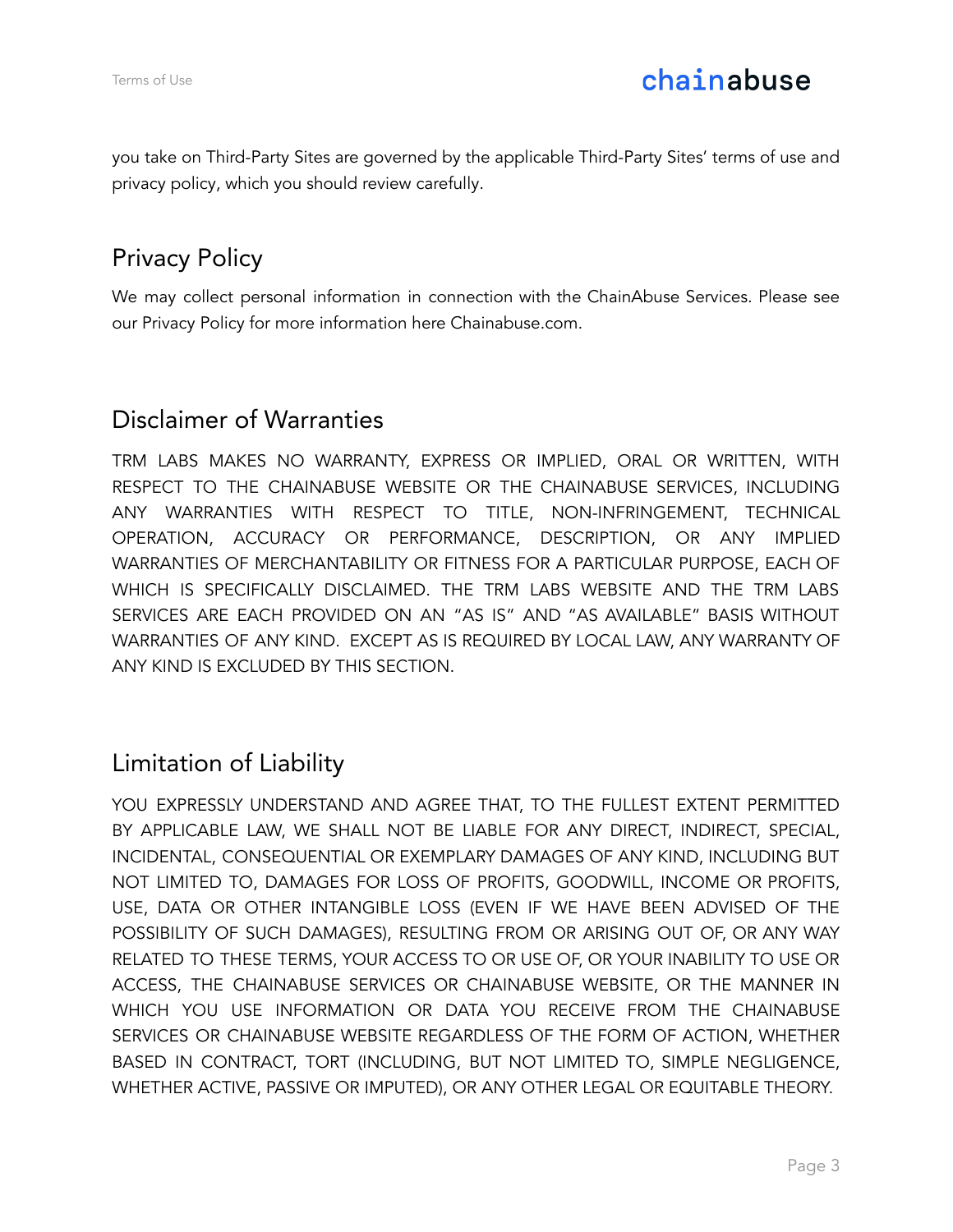# chainabuse

## Indemnification

You agree to indemnify and hold TRM Labs and its directors, officers, employees, service providers, licensors, sponsors, suppliers and agents ("Indemnified Parties") harmless against all liabilities, losses, damages, claims, expenses and costs (including reasonable attorneys' fees) that any of the Indemnified Parties may incur arising out of or related to your use of (or linking to) the ChainAbuse Website or ChainAbuse Services or Third-Party Sites in violation of these Terms, your violation of applicable laws, rules or regulations, or your violation of any third party's intellectual property rights or other proprietary rights. We reserve the right to assume the exclusive defense and control of the defense or settlement of any such claims for which we are entitled to indemnification. You agree to provide us with all cooperation we reasonably request.

#### Your Warranties

You agree that you are responsible for your own conduct while accessing or using the ChainAbuse Website and ChainAbuse Services, and for any consequences thereof. You agree to use the ChainAbuse Website and ChainAbuse Services only for purposes that are legal, proper and in accordance with these Terms and any applicable laws, rules or regulations. You represent and warrant that your use of the ChainAbuse Website and ChainAbuse Services will not, in any manner, involve posting or otherwise making available any content: (i) that contains hate-related or violent, defamatory, ethnically or racially offensive material, or is otherwise harmful, obscene, offensive, sexually explicit or vulgar; (ii) that contains any material that violates or encourages conduct that would violate any applicable laws, rules or regulations, or third-party rights; or (iii) that abuses, harasses, or threatens another user of the ChainAbuse Website or ChainAbuse Services or any of our directors, officers, or employees.

#### Release

To the maximum extent permitted by applicable law, you hereby release and waive all claims against TRM Labs and its Affiliates, licensors, and suppliers, and each of their respective directors, officers, agents, contractors, partners, advisors, employees, licensors, and suppliers from any and all liability for claims, damages (actual and consequential), costs and expenses (including litigation costs and attorneys' fees) of every kind and nature, arising out of or in any way connected with your use of the ChainAbuse Website or ChainAbuse Services.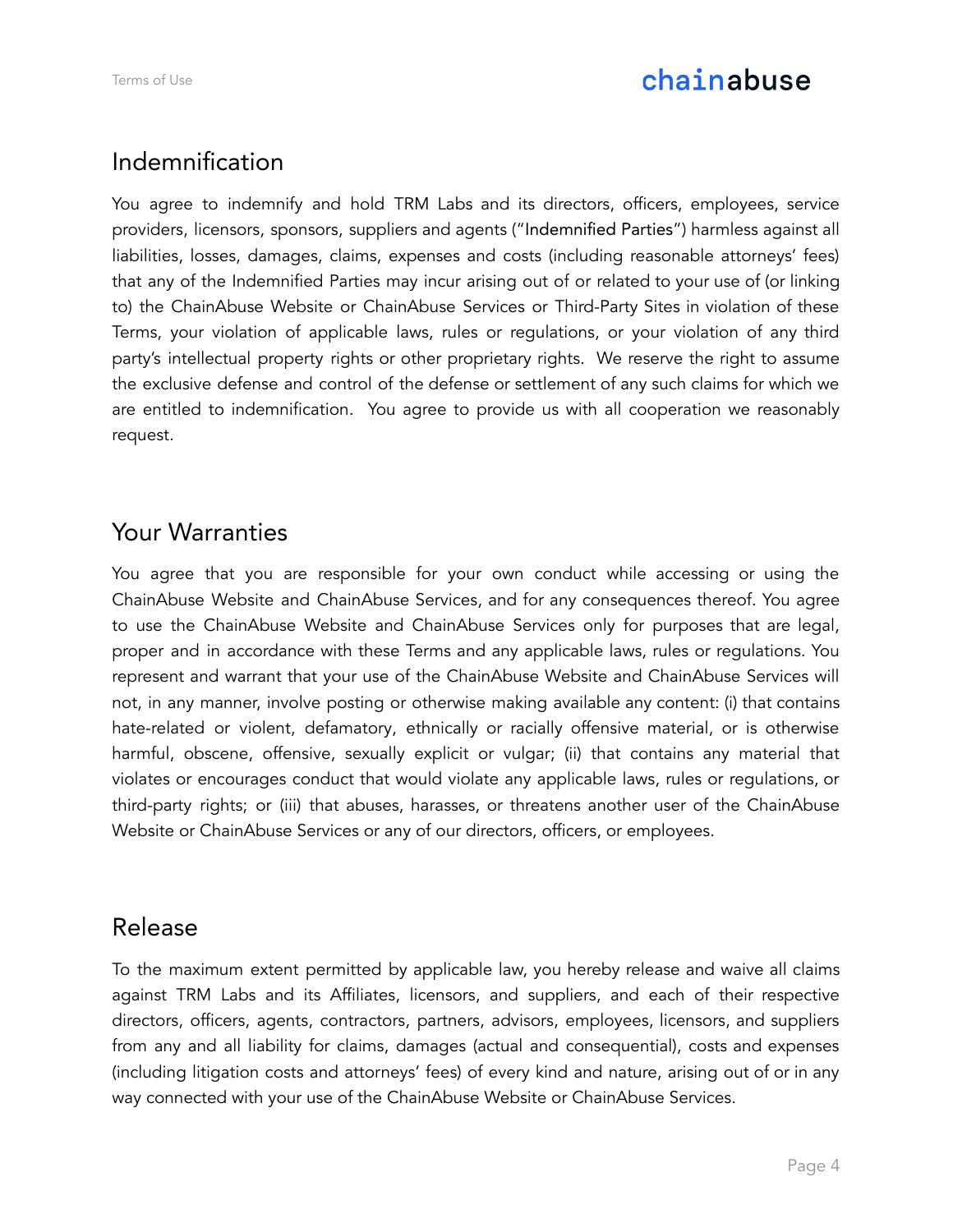# Disputes; Governing Law; Choice Of Forum

To the extent that you do have any claims against TRM Labs, you agree that: (i) any and all disputes, claims and causes of action against TRM Labs arising out of or connected with your use of the ChainAbuse Services shall be resolved individually, without resort to any form of class action; and (ii) any and all claims, judgments and awards shall be limited to actual damages and out-of-pocket costs incurred, but shall in no event include attorneys' fees.

YOU ARE AGREEING TO GIVE UP ANY RIGHTS TO LITIGATE CLAIMS IN A COURT. OTHER RIGHTS THAT YOU WOULD HAVE IF YOU WENT TO COURT MAY ALSO BE UNAVAILABLE OR MAY BE LIMITED IN ARBITRATION.

Any dispute arising out of or in connection with these Terms, including any question regarding its existence, validity or termination, shall be referred to and finally resolved by arbitration under the rules of the American Arbitration Association in effect at the time of the arbitration, except as they may be modified herein. The number of arbitrators shall be one who shall be selected by TRM Labs. The seat, or legal place, of arbitration shall be San Francisco, California. The language to be used in the arbitral proceedings shall be English. The governing law of the Terms shall be the substantive laws of the State of California, applicable to contracts made, executed and wholly performed in that State. A printed version of these Terms and of any notice given in electronic form shall be admissible in arbitral proceedings based upon or relating to these Terms to the same extent and subject to the same conditions as other business documents and records originally generated and maintained in printed form. The arbitration award shall be final and binding on the parties. The parties undertake to carry out any award without delay and waive their right to any form of recourse insofar as such waiver can validly be made. Judgment upon the award may be entered by any court having jurisdiction thereof or having jurisdiction over the relevant party or its assets. You and TRM Labs shall be responsible for their respective attorneys' fees and expenses.

Regardless of any statute or law to the contrary, any claim or cause of action arising out of or related to use of the ChainAbuse Services or these Terms must be filed within one (1) year after such claim or cause of action arose or will be forever barred.

You have been made aware of, and understand, the provisions of California Civil Code Section 1542 ("Section 1542"), which provides: "A GENERAL RELEASE DOES NOT EXTEND TO CLAIMS THAT THE CREDITOR OR RELEASING PARTY DOES NOT KNOW OR SUSPECT TO EXIST IN HIS OR HER FAVOR AT THE TIME OF EXECUTING THE RELEASE AND THAT, IF KNOWN BY HIM OR HER, WOULD HAVE MATERIALLY AFFECTED HIS OR HER SETTLEMENT WITH THE DEBTOR OR RELEASED PARTY." You expressly, knowingly and intentionally waive